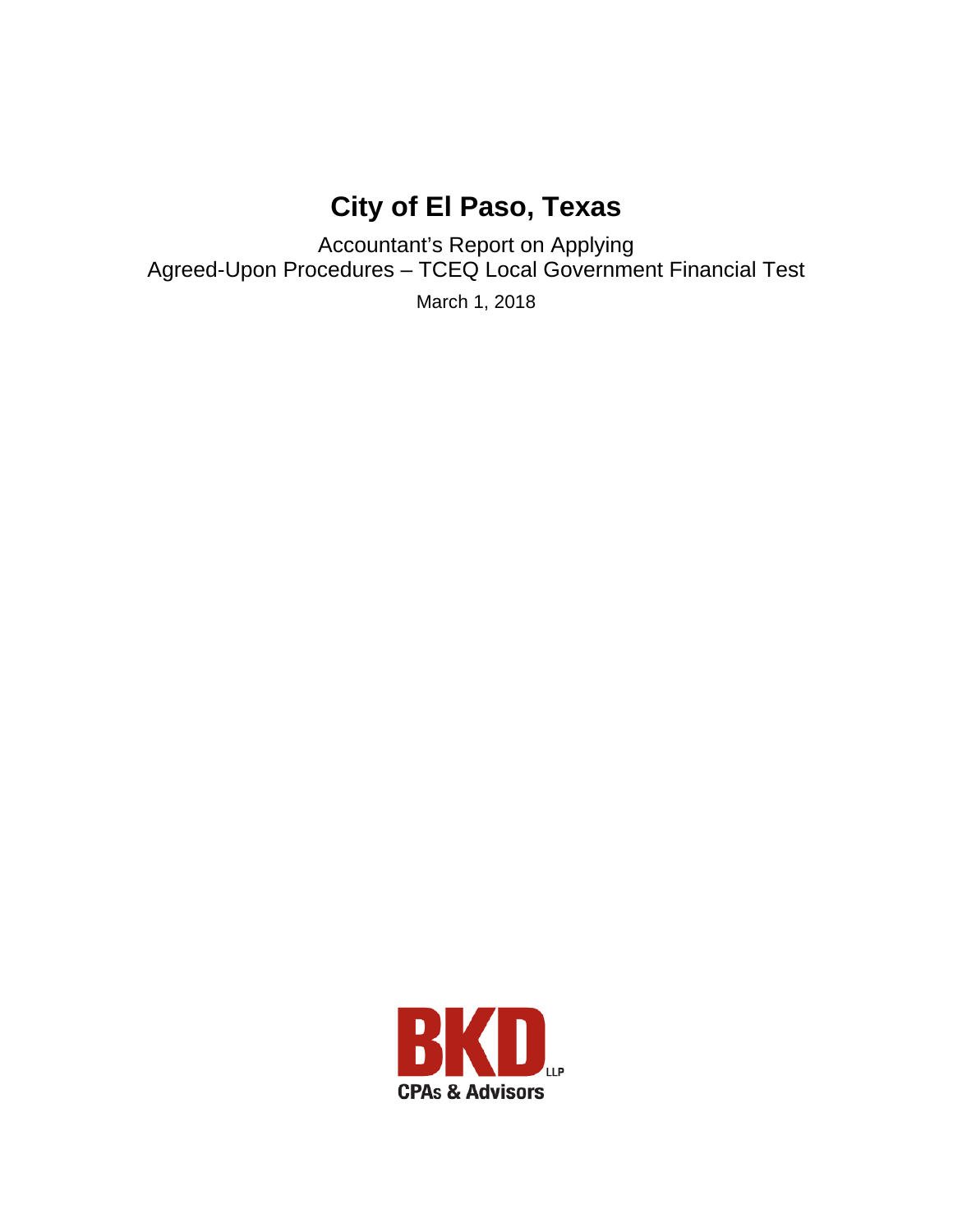## **City of El Paso, Texas March 1, 2018**

### **Contents**

| Independent Accountant's Report on Applying |  |  |
|---------------------------------------------|--|--|
|                                             |  |  |
|                                             |  |  |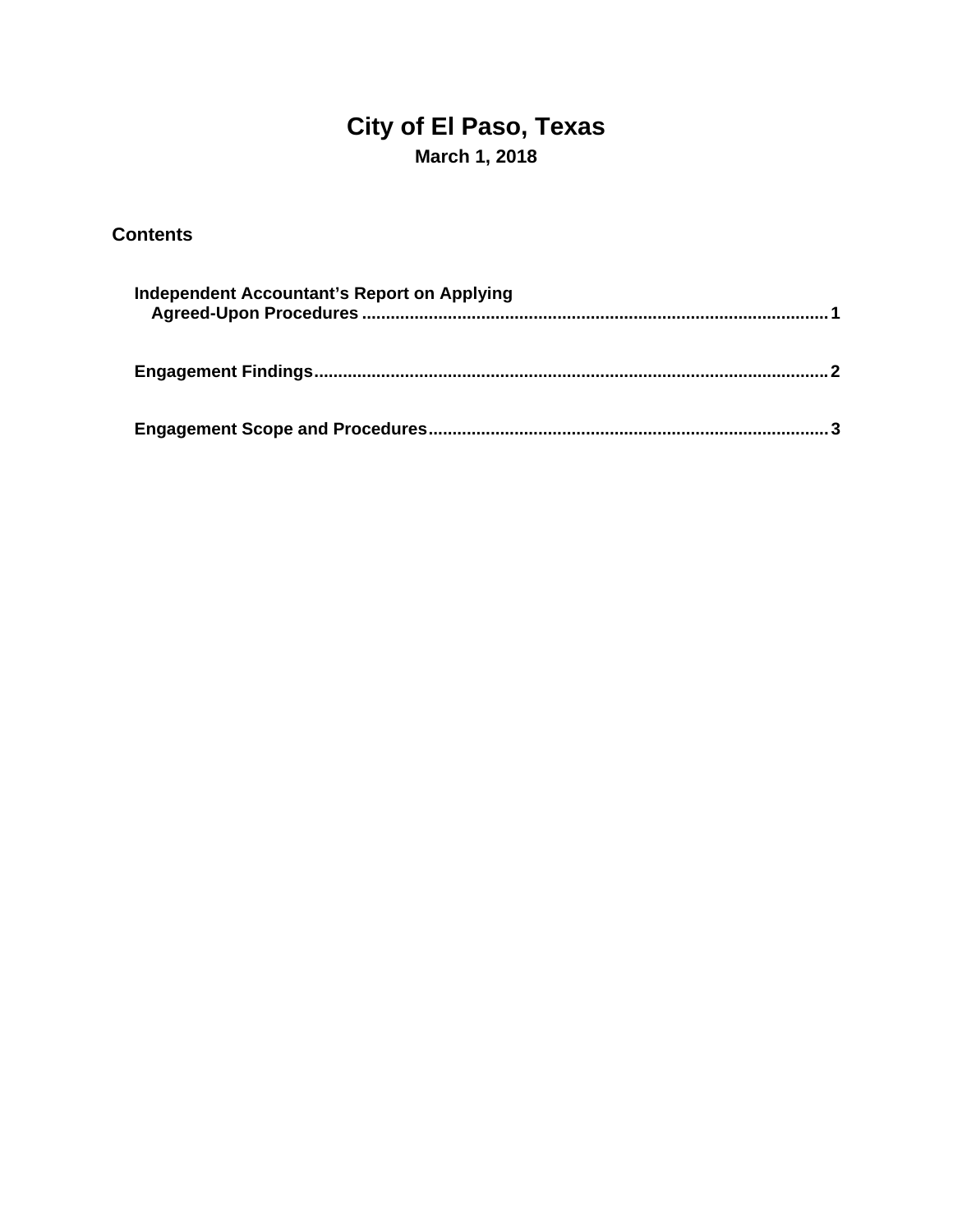

#### **Independent Accountant's Report on Applying Agreed-Upon Procedures**

The Honorable Mayor, City Council and City Manager City of El Paso, Texas El Paso, Texas

We have performed the procedures enumerated in the attachment to this report, which were agreed to by the management of the City of El Paso, Texas (City), solely to assist you with respect to evaluating management's assertion about the City's compliance with the financial assurances of the Local Government Financial Test as required by Texas Administrative Code Title 30, Part 1, Chapter 37, Rule 37.271 as of and for the year ended August 31, 2017. The management of the City is responsible for its compliance with these regulations. The sufficiency of these procedures is solely the responsibility of the City. Consequently, we make no representation regarding the sufficiency of the procedures described in the attachment to this report for the purpose for which this report has been requested or for any other purpose.

The findings obtained, if any, are described in the attachment to this report.

This agreed-upon procedures engagement was conducted in accordance with attestation standards established by the American Institute of Certified Public Accountants. We were not engaged to and did not conduct an examination or a review, the objective of which would be the expression of an opinion or conclusion, respectively, on the City's compliance with the financial assurances. Accordingly, we do not express such an opinion or conclusion. Had we performed additional procedures, other matters might have come to our attention that would have been reported to you.

This report is intended solely for the information and use of the City and its management, and is not intended to be and should not be used by anyone other than these specified parties.

BKD.LLP

March 1, 2018 Dallas, Texas

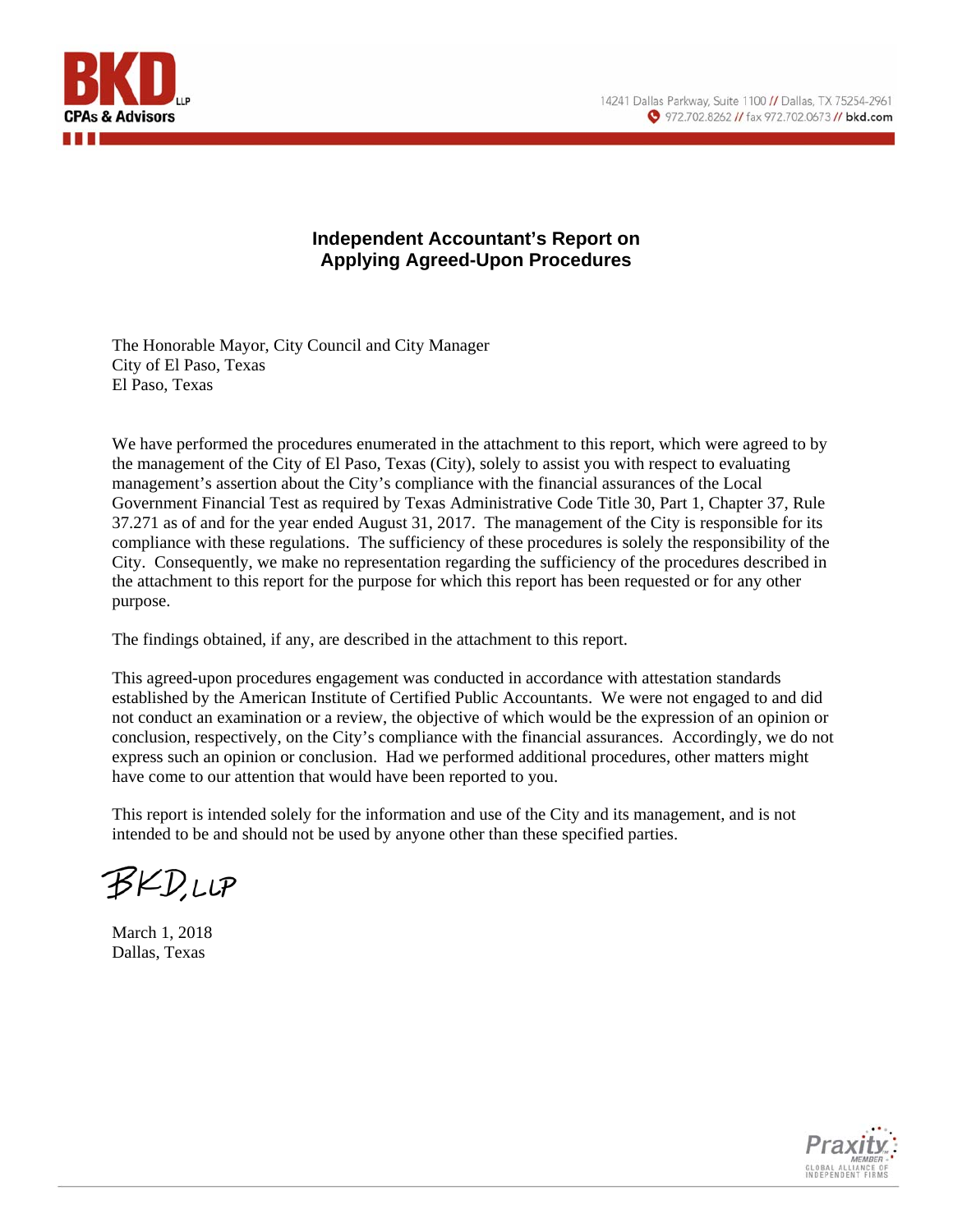### **City of El Paso, Texas Engagement Findings March 1, 2018**

Presented in this section are all of our findings from performing the procedures described in the *Engagement Scope and Procedures* section of this report. No exceptions resulted from performance of the procedures.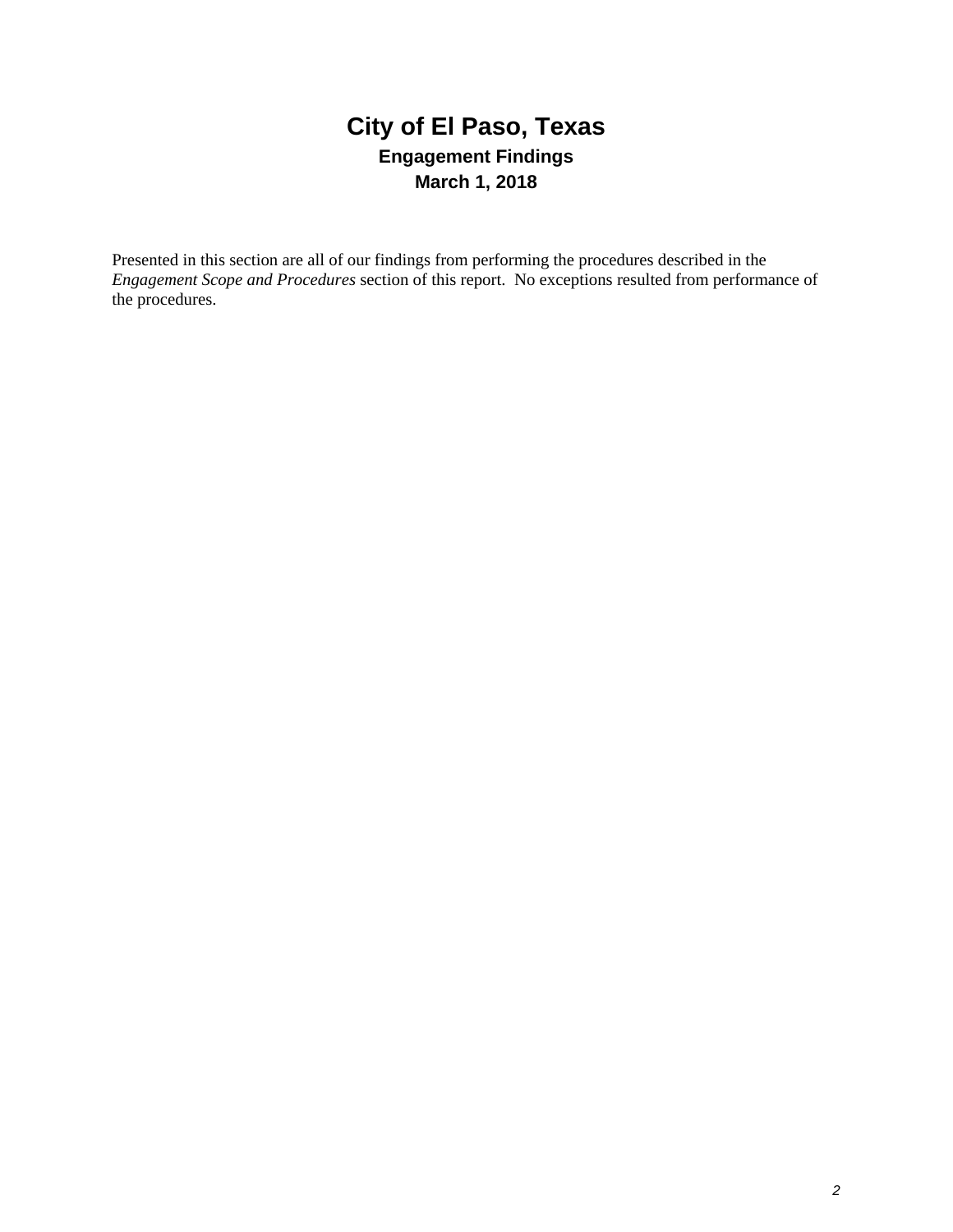### **City of El Paso, Texas Engagement Scope and Procedures March 1, 2018**

- 1. We recalculated the ratio of cash plus marketable securities to total expenditures and verified that the ratio is greater than or equal to 0.05. We also compared the amounts that comprise the numerator and denominator to the related amounts in the Comprehensive Annual Financial Report (CAFR) of the City as of and for the year ended August 31, 2017.
- 2. We recalculated the ratio of annual debt service to total expenditures and verified that the ratio is less than or equal to 0.20. We also compared the amounts that comprise the numerator and denominator to the related amounts in the CAFR of the City as of and for the year ended August 31, 2017.
- 3. We obtained a copy of the City's *Independent Auditor's Report* included in the CAFR to determine whether the financial statements as of and for the years ended August 31, 2017 and 2016, were prepared in accordance with accounting principles generally accepted in the United States of America and that an unmodified opinion was issued.
- 4. We recalculated the computation of excess revenues over expenditures for the years ending August 31, 2017 and 2016, and verified that the City has not operated at a deficit equal to 5.0% or more of the total annual revenue for each of those periods. In addition, we clerically tested the amounts that comprise the total annual revenue and expenditures and compared them to the related amounts in the CAFR of the City for the years ended August 31, 2017 and 2016.